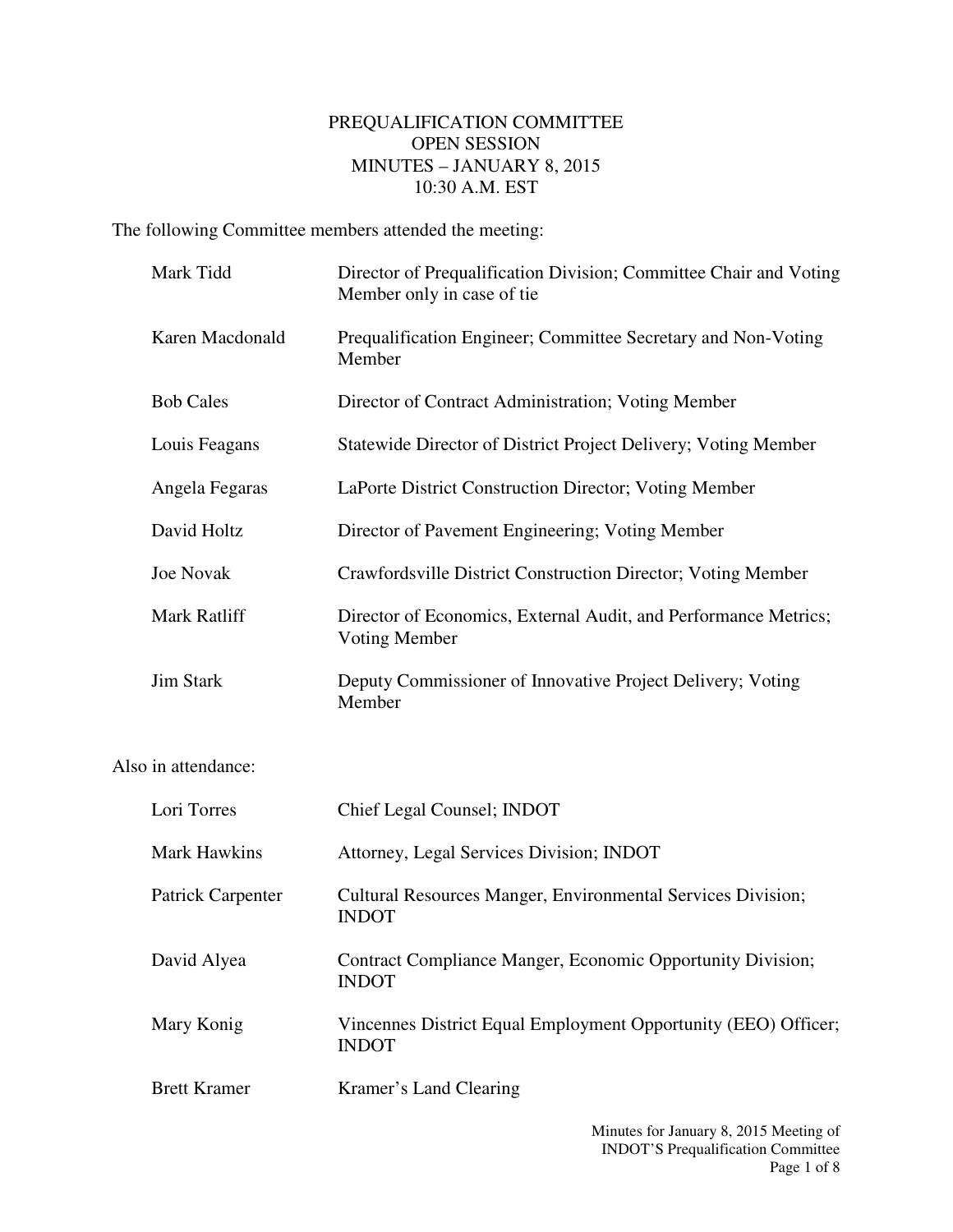| Leslie Lahndt      | Federal Highway Administration (FHWA)                                                |
|--------------------|--------------------------------------------------------------------------------------|
| Paul Berebitsky    | Indiana Construction Association (ICA)                                               |
| <b>Bill Bailey</b> | Crawford, Murphy, Tilly, Inc. for American Council of Consulting<br>Engineers (ACEC) |

\*\*\*\*

The Committee reviewed the following agenda items:

- 1. Adoption of December 11, 2014 Executive Session meeting minutes
- 2. Adoption of December 11, 2014 Open Session meeting minutes
- 3. Force Construction Company, Inc. Status update on performance
- 4. Archaeological Consultants of Ossian Reconsideration of Committee recommendation from December 11, 2014 meeting
- 5. Kramer's Land Clearing Review of non-compliance with Fair Labor Standards Act and Davis-Bacon Act (non-payment of wages)
- 6. Prequalification Committee procedures and practices for submitting issues (2014 proposed revision and 2010 current document)

## PREQUALIFICATION COMMITTEE MEETING OPEN SESSION JANUARY 8, 2015

Mr. Tidd, Committee Chair, called the meeting to order at 10:35 a.m. EST. All Committee members were present.

1. Adoption of December 11, 2014 Executive Session meeting minutes

Mr. Tidd called for consideration of the executive session meeting minutes from the December 11, 2014 meeting.

Mr. Cales moved to adopt the executive session meeting minutes from the December 11, 2014 meeting. Mr. Holtz seconded Mr. Cales' motion. All members voted in favor.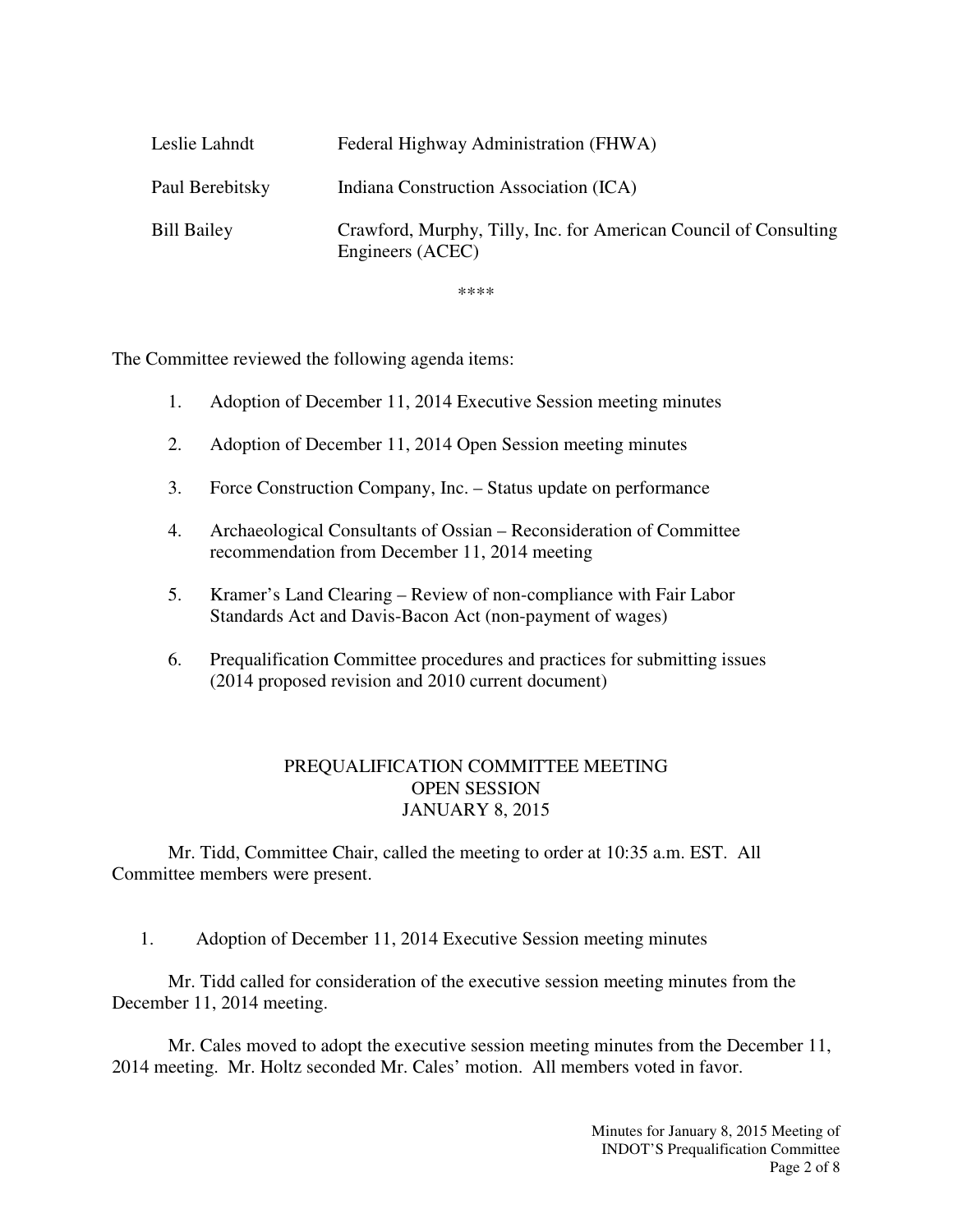2. Adoption of December 11, 2014 Open Session meeting minutes

Mr. Tidd called for consideration of the open session meeting minutes from the December 11, 2014 meeting.

Ms. Fegaras moved to adopt the open session meeting minutes from the December 11, 2014 meeting. Mr. Cales seconded Ms. Fegaras' motion. All members voted in favor. Mr. Tidd stated the minutes would be posted on the website within a few days.

3. Force Construction Company, Inc. – Status update on performance

Mr. Tidd provided a status update regarding Force Construction Company, Inc. (Force). One CR-2 was received since the Committee's report in December. The report was an interim evaluation on Contract R-37475. The only comment on the report was that "Force is a good contractor to have on this contract due to being on other jobs of its kind in the past." The project was a slide repair.

Mr. Stark asked about interim evaluations and Mr. Novak replied that INDOT does them at the end of the season, and they generally are not sent to the Central Office. INDOT does not want to surprise the contractor at the end of a contract. The interim evaluations give the contractors feedback.

Mr. Stark stated that Force is on our list to monitor. We should solicit reports on specific projects. Mr. Tidd stated that we can recommend to Mr. Bob Tally to solicit specific contracts.

Mr. Novak stated that Ms. Macdonald has asked for outstanding CR-2s when a contractor was coming before the Committee. Mr. Tidd stated that the Prequalification Division will continue doing that.

Ms. Fegaras asked if CR-2s can be submitted on other contractors. Ms. Macdonald stated that CR-2s can be submitted to the Prequalification Division at any time.

## 4. Archaeological Consultants of Ossian – Reconsideration of Committee recommendation from December 11, 2014 meeting

Mr. Tidd introduced this item regarding Archaeological Consultants of Ossian (ACO). He stated that at the December 11, 2014 meeting, the Committee recommended a suspension and various conditions for ACO and Mr. Stillwell. The Commissioner does not disagree with any of the recommendations of the Committee, but wants the Committee to reconsider restitution if ACO did not correct their errors or if ACO was paid twice. Mr. Tidd stated that Mr. Stillwell informed him that he would not be here today and he intends to hire counsel.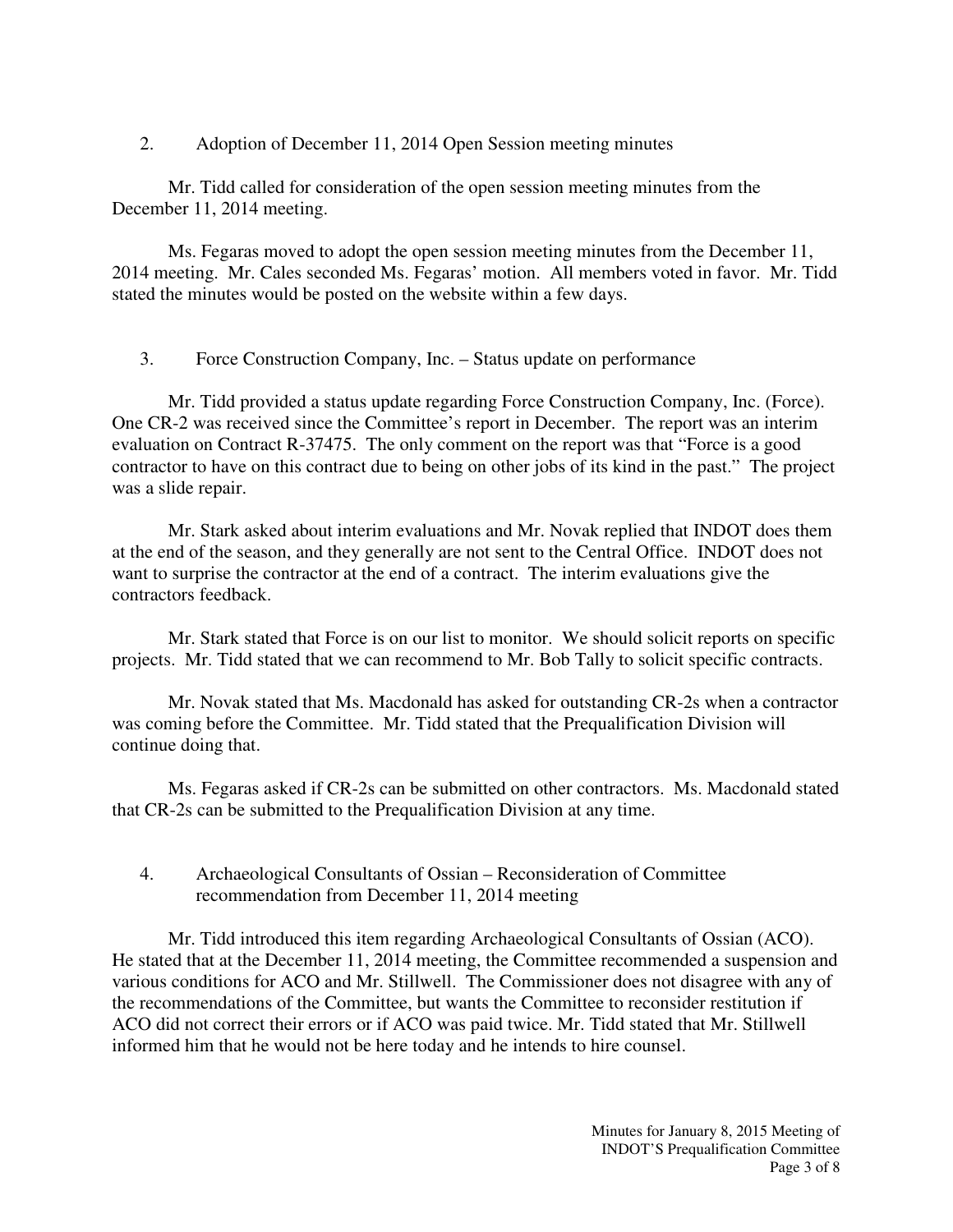Mr. Hawkins, INDOT attorney representing the Environmental Services Division's Cultural Resource Office (CRO), stated that CRO recommends reinstating the previous recommendations with the addition of restitution in the amount of \$1041.52. Mr. Hawkins provided handouts that show the time CRO staff spent on the projects. On Project One, CRO spent 40.75 hours for a direct labor cost of \$892.97. On Project Two, CRO spent 6.75 hours for a direct labor cost of \$148.55. The total hours spent by CRO on both projects was 47.5 hours for a total direct labor cost of \$1041.52. This analysis includes follow-up field visits to the sites.

Mr. Hawkins discussed whether ACO was paid more than once for the work completed. He stated that according to Chris Reynolds of Porter County, no additional funds were paid other than the original contract amount. Mr. Hawkins stated they do not know yet if ACO was paid more than once on the Monroe County project, but they are looking into it.

Mr. Ratliff asked if the costs presented are straight wages. Mr. Carpenter replied yes. Mr. Ratliff stated that the Accounting Division can provide assistance with overhead, etc.

Ms. Torres stated that the statute/rules allow INDOT to suspend and revoke a contractor's Certificate of Qualification, but they do not specify whether the Committee can demand restitution, attend training, or impose other specific conditions.

Mr. Tidd asked CRO if ACO eventually did the work. Mr. Carpenter replied yes, we know that in Porter County they did not get paid twice, and we are checking on the Monroe County project.

Mr. Cales stated that on consultant contracts it is common practice to make lump sum payments to subconsultants. He stated that the question is whether the prime consultant had to redo the work for ACO or any of their own work. Mr. Carpenter stated that the work that ACO stated they had done in the falsified reports was redone by ACO, and basically it did not affect the prime's work.

Ms. Torres stated that the Committee can only revoke, suspend or change the capacity on a contractor's Certificate of Qualification. INDOT can only revoke prequalification for two years. She asked if they have to meet our recommendations in two years. Mr. Tidd stated that the requirements recommended by the Committee still have to be met, because the Prequalification Division would consider those items as part of our review of the new application.

Ms. Torres stated the review includes prosecution of work, organization, contractor attitude towards department and public. Mr. Tidd added that INDOT wants to break this pattern of improper behavior.

Mr. Feagans moved to reissue the recommendation to the Commissioner that was developed at the December 11, 2014 meeting and require that restitution be paid if determined later.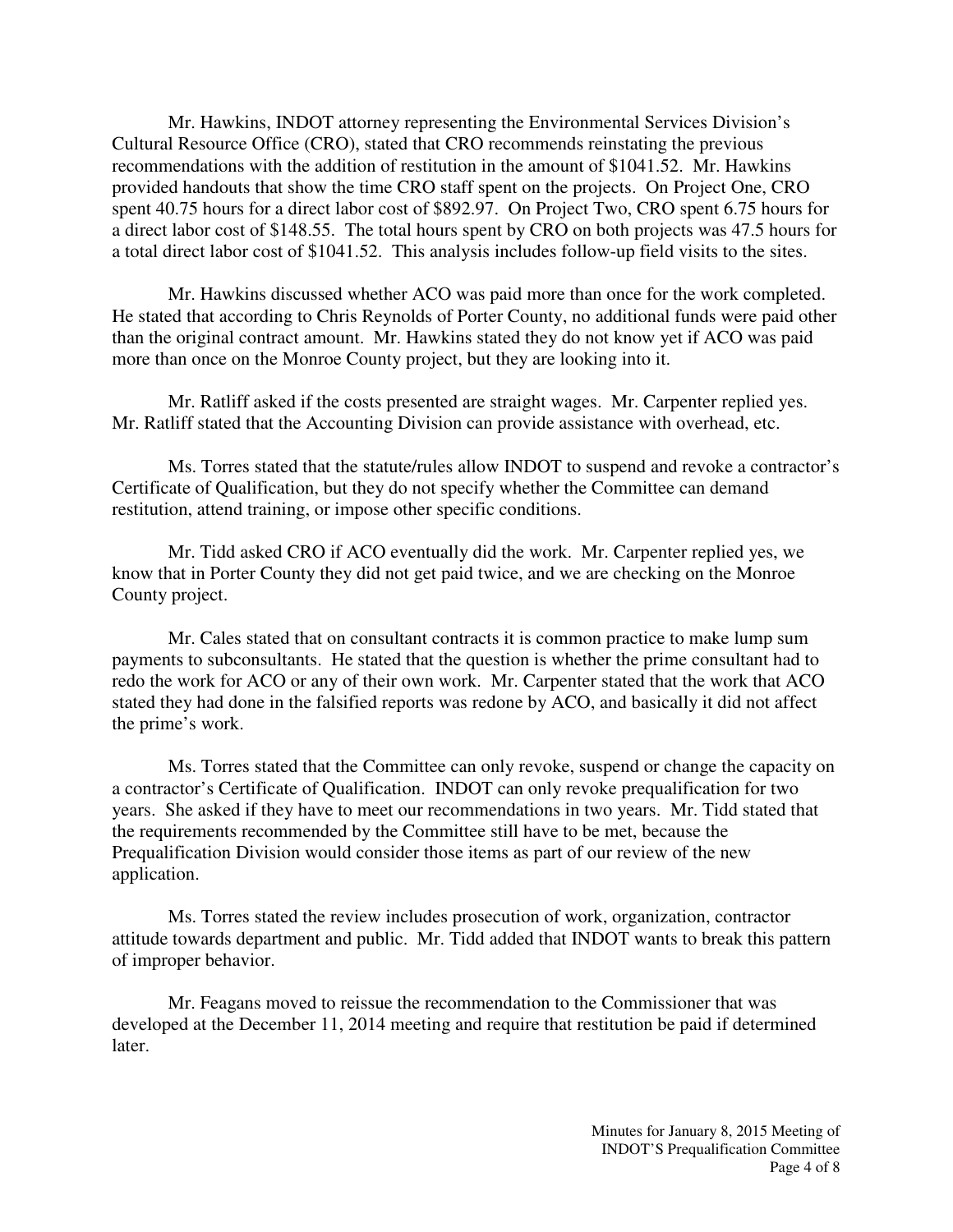Mr. Tidd read the previous motion from the December 11, 2014 meeting: The Committee recommended to the Commissioner to suspend ACO's prequalification for one year with the opportunity to review again as early as six months at ACO's request; also require Section 106 training, require ethics training for all staff at ACO, require ACO submit examples of recent work completed to show how ACO is performing (a significant amount and reasonably approved by CRO), require the field director must be from the Qualified Professional Roster from DHPA, and submit a formal QA/QC plan to be reviewed by CRO. CRO and the Prequalification Division should review the request before coming back to Committee.

Mr. Stark moved to amend Mr. Feagans' motion to require that no restitution be imposed, because of the small amount and because it would be only for reimbursement of INDOT's staff costs.

Ms. Fegaras moved to reissue the December 11, 2014 meeting recommendation, but to remove the six month option for early termination of the suspension.

Mr. Holtz seconded Ms. Fegaras' motion.

Ms. Fegaras amended her motion to include the language of Mr. Stark's amendment concerning restitution.

Mr. Holtz seconded Ms. Fegaras' amended motion.

All voted in favor of Ms. Fegaras' amended motion, except Mr. Feagans, who dissented.

The Committee took a five minute break. The meeting restarted at 11:56.

5. Kramer's Land Clearing – Review of non-compliance with Fair Labor Standards Act and Davis-Bacon Act (non-payment of wages)

Mr. Tidd introduced the item regarding Kramer's Land Clearing (Kramer).

Mr. Hawkins recommends a 15 month suspension of work on INDOT contracts, due to non-compliance with Davis-Bacon Act and Fair Labor Standards Act. He stated the US Department of Labor (DOL) is also investigating Kramer. He stated that INDOT could have a potential loss of federal funding.

Mr. David Alyea, Economic Opportunity Division's Contracts Compliance Manager, stated there was a breach of contract with payment of labor, and fair and competitive bidding. The contractor must provide certified payrolls. Kramer failed to provide proper classifications, fringe benefits, etc. INDOT spent and inordinate amount of time in the field and overseeing contracts. Kramer's employees may lose or have disruption of union benefits.

Ms. Mary Konig, Vincennes District EEO officer, stated she reviews compliance issues in the field. The problems with Kramer have been consistent and repetitive. Part of her job is to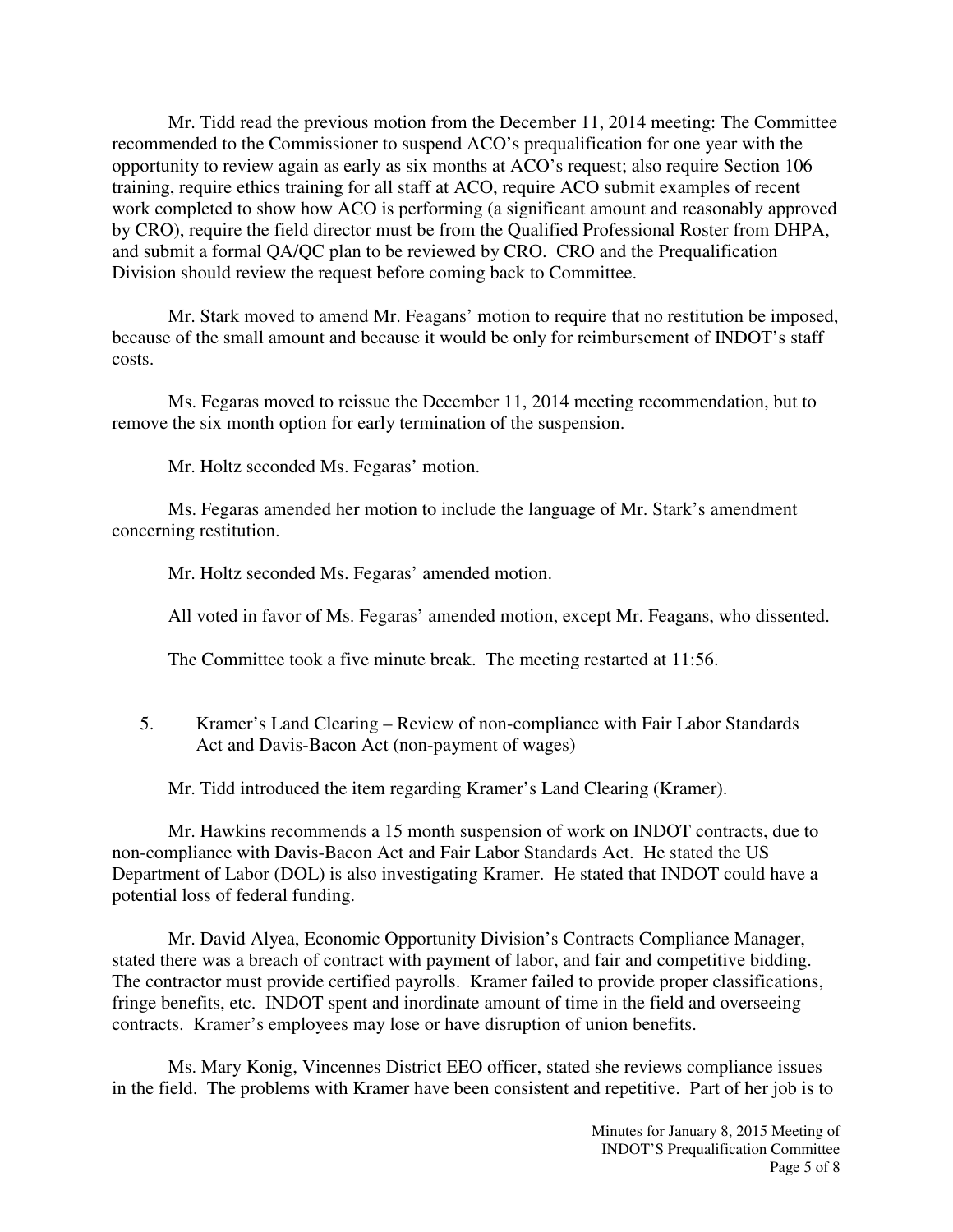review complaints. She got a complaint from a Kramer employee and reviewed the documentation. She discussed the issue with Kramer. Kramer made an extra payment to that employee, which resolved that issue. Ms. Konig stated she thought Kramer was now educated on this issue. Then in 2011, there was another Kramer employee with problems with fringe benefits. Ms. Konig stated she found out that there was a problem with fringe benefits in arrears on ten contracts. She informed Kramer that it needed to be resolved immediately. Gohmann Construction, Inc. recalculated everything, and provided the numbers to Kramer. This puts the prime contractor at risk. In 2014 Mr. Hubert from DOL did an audit, but Kramer had not submitted payrolls as required. Mr. Hubert had asked where else Kramer was working, and they found another project with these issues. Ms. Konig stated that on another project she found \$11, 570 in unpaid overtime, \$6,700 in unpaid fringes, and payroll made on incorrect job classifications, Kramer violated both the Davis Bacon Act and the Fair Labor Standards Act. Ms. Konig eventually saw the payrolls in Kramer's office. One example was of an employee who was paid with two checks for two projects in same week, but was not being paid for overtime. Other employees attended training, but Kramer did not show that they were paid for attending training. She stated that there were also more people at site than were reported. She stated that Kramer was listing people under the wrong classifications, paying them the wrong rates, not paying for overtime, not showing all staff on payroll, and not paying fringes. Payroll documents should feed into the general ledger. She stated that she has had complaints from prime contractors, who question why they are responsible for Kramer.

Mr. Hawkins recommends to suspend Kramer and Mr. Brett Kramer from working on INDOT contracts for 15 months, and against any company or association Mr. Kramer joins or assumes ownership.

Mr. Tidd pointed out that Kramer is not currently prequalified with INDOT and has not been prequalified in the past. They have done work on INDOT contracts as a non-prequalified subcontractor.

Ms. Torres asked how we would let prime contractors know not to use Kramers.

Mr. Tidd stated that we can send out a Listserv notice. Ms. Macdonald stated that EEO officers approve subcontractors before they start work, and they cannot work until they are approved. INDOT would notify the EEO officers to not approve Kramer.

Mr. Kramer stated that he did not have counsel here with him.

Ms. Torres stated that the Committee can consider a continuance.

Mr. Feagans moved to allow the continuance to the next meeting on February 5, 2015. Mr. Cales seconded Mr. Feagans' motion. All members voted in favor, except Mr. Ratliff, who dissented.

6. Prequalification Committee procedures and practices for submitting issues (2014 proposed revision and 2010 current document)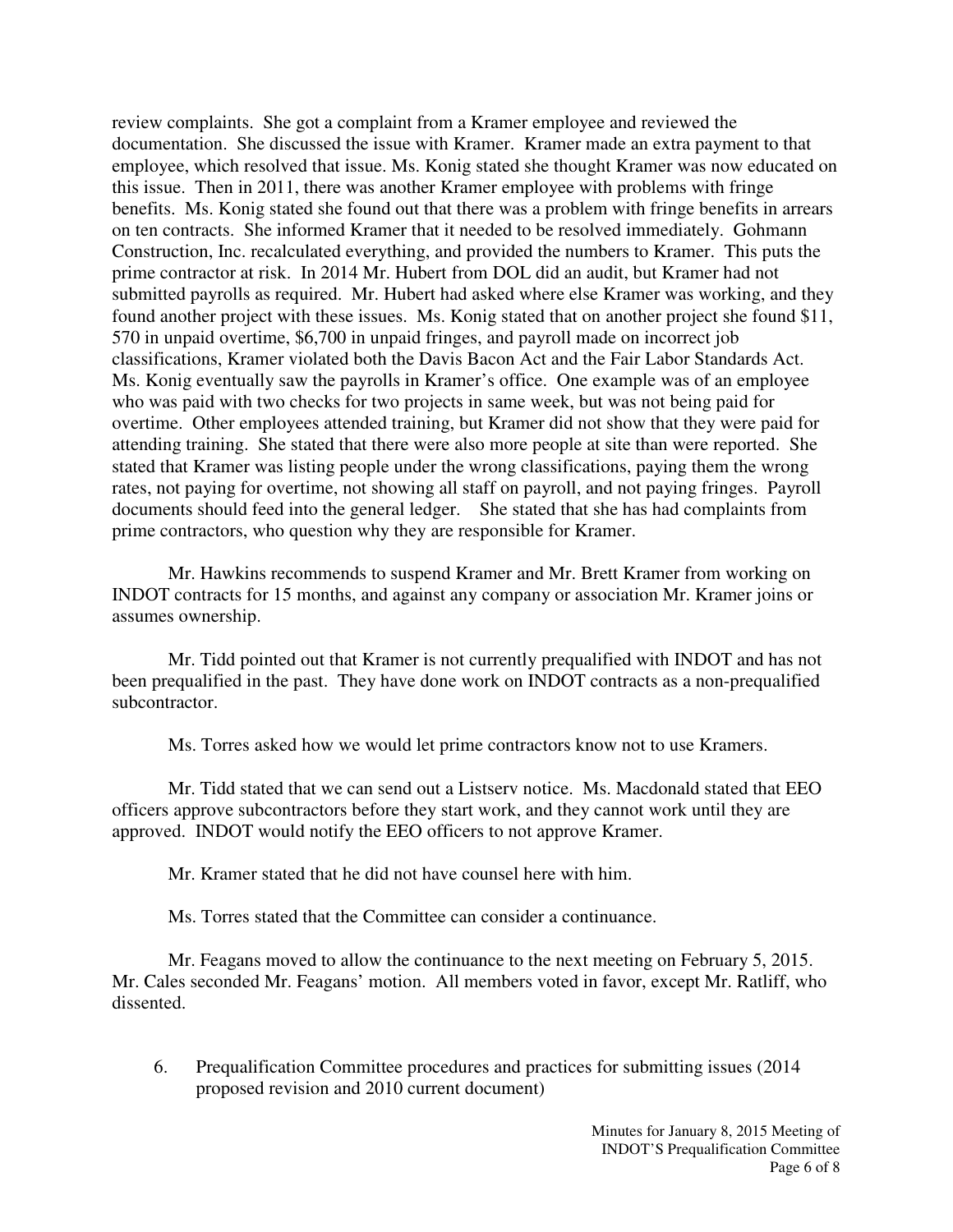This item was discussed at the December 11, 2014 meeting. Mr. Tidd presented the revised document for submitting issues to the Committee. He added information about the issue resolution process, but stated that it has not been adopted yet. He stated that the attached Exhibit 1 is to be sent to Legal for review. If the issue resolution process is not used, then the requested information should be provided. He stated that we want senior management to know when there is an issue. The new procedure outlines what should be submitted to the Committee. The issue resolution process may require a WIP or QA/QC plan, and that should be done prior to progressing the issue to the Committee.

Mr. Tidd stated that the material that is submitted to the Committee members a week before the meeting is also provided to the contractor/consultant.

Mr. Feagans asked if the contractor has an opportunity to respond. He stated that when problems are found the contractor should be allowed to fix it, but if they do not correct it, then it should come to the Committee.

Mr. Stark questioned if the Committee is the right forum to address non-prequalified subcontractors. Ms. Macdonald stated that 105 IAC 11-2-10(e) states that "a contractor that is not prequalified may be prohibited from performing subcontract work or limited in the dollar value thereof if the subcontractor has been found in violation of a rule that would subject a contractor to suspension, revocation, or reduction in its certificate of qualification."

Ms. Macdonald stated that if the Committee recommends imposing a restriction on a nonprequalified subcontractor, and the sub is a DBE, then we should inform EOD and it might affect the contractor's DBE certification

Ms. Torres asked if Section 2 of the procedure should be Deputy Commissioner or Director. Ms. Macdonald stated that when the original procedure was adopted the intent was that the Deputy Commissioner be made aware of the issue. Mr. Tidd stated that he can change that to read "Deputy Commissioner or Director."

Mr. Stark moved to adopt the document with the changes Mr. Tidd suggested. Mr. Novak seconded the motion. All members voted in favor of adopting the revised procedure.

Mr. Holtz stated that it would be a good idea to have an educational session for the Committee members to understand the rules, etc.

Mr. Stark stated that the rules need to be reviewed and revised. Ms. Torres stated that there is a current moratorium on rule making at this time imposed by the Governor's office.

Ms. Torres suggested adding General Business Items to future agendas.

It was decided to have a special meeting to discuss meeting procedures, statutes, rules, Administrative Orders and Procedure Act (AOPA) , and other issues that might affect the Committee on January 27, 2015 from noon-2:00 pm.